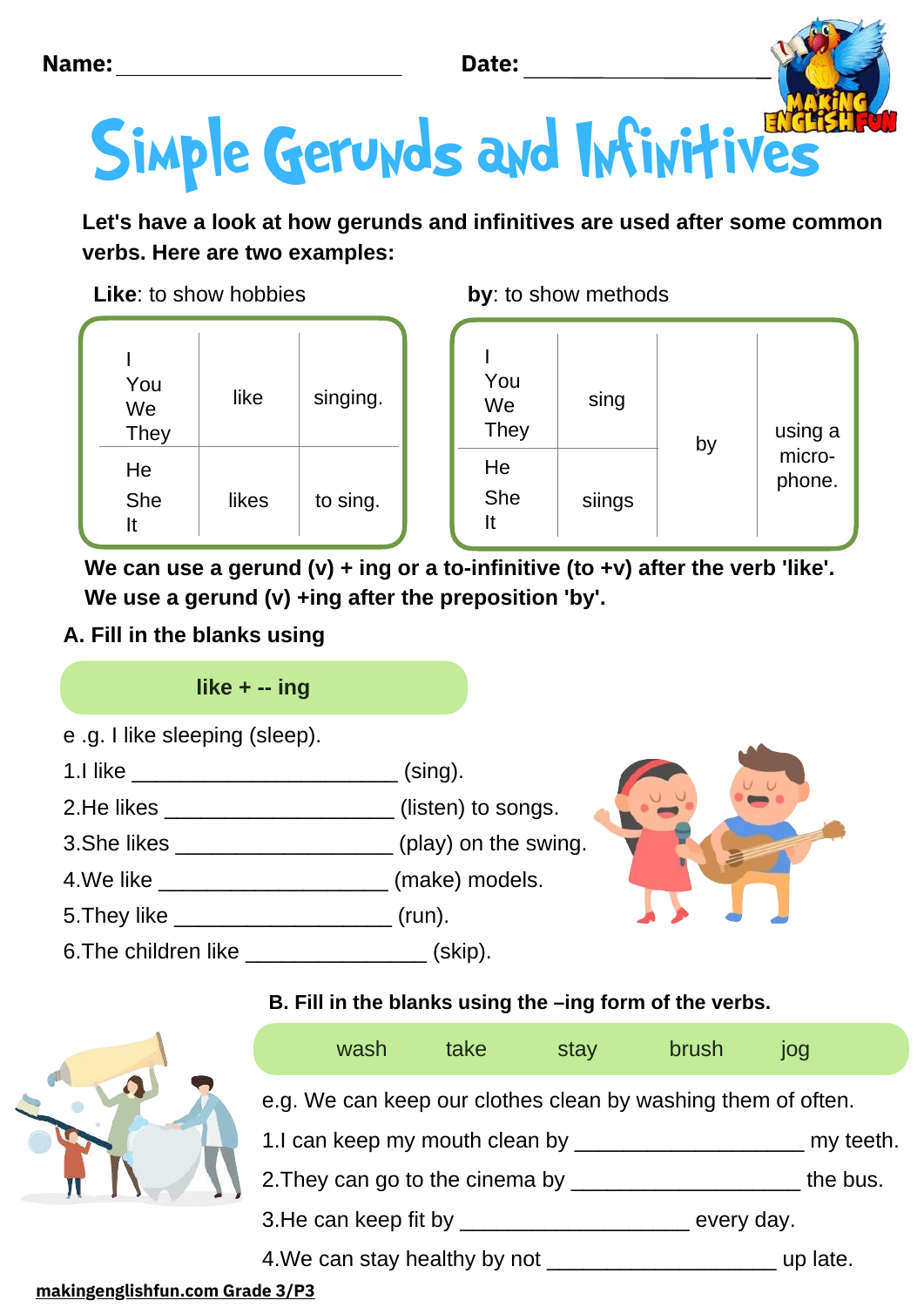

### **D. What do the children like doing? Write the sentences.**

|      | 1. paint | 2. dance | 3. roller-skate 4. jog | 5. play chess |
|------|----------|----------|------------------------|---------------|
| Ada  |          |          |                        |               |
| Tony |          |          |                        |               |
| Eric |          |          |                        |               |

|                                                                           | like<br><u> 1989 - Johann John Stone, markin basar a shekara 1980 - An tsa a shekara 1980 - An tsa a shekara 1980 - An tsa</u> |
|---------------------------------------------------------------------------|--------------------------------------------------------------------------------------------------------------------------------|
|                                                                           |                                                                                                                                |
| 3.<br><u> 1989 - Johann Stein, mars an deus Amerikaansk kommunister (</u> |                                                                                                                                |
| 4.                                                                        |                                                                                                                                |
| 5.                                                                        |                                                                                                                                |

### **E. Name the activities below. Use a gerund form.**





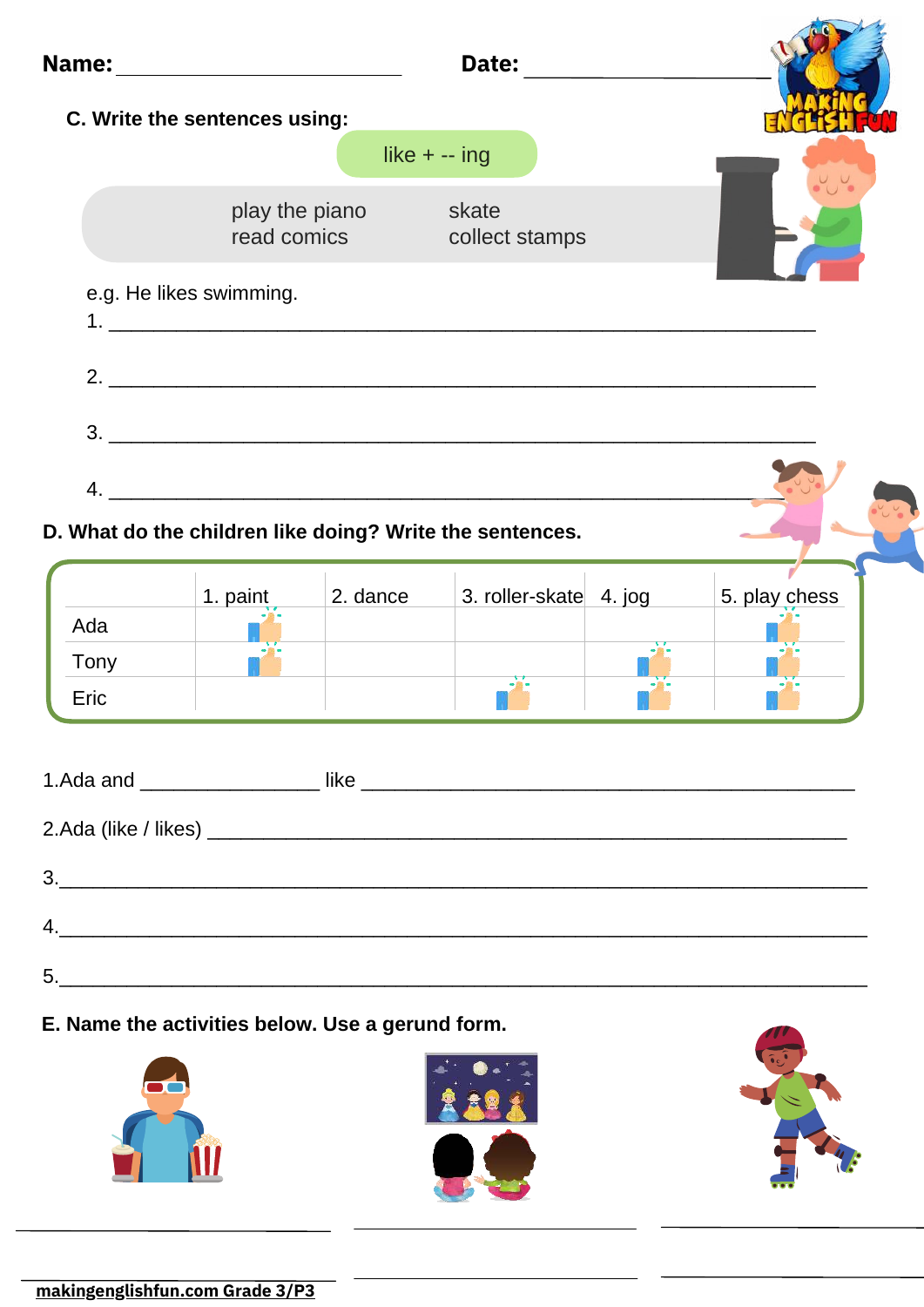|                                     | F. How can we help to keep our city clean? Write.                                                                                   |                        |
|-------------------------------------|-------------------------------------------------------------------------------------------------------------------------------------|------------------------|
|                                     |                                                                                                                                     |                        |
|                                     | recycle plastic bags example as the recycling bins tidy up the barbecue sites<br>put rubbish in the rubbish bins bring our own bags |                        |
| <b>Keep Our City Clean</b>          |                                                                                                                                     |                        |
|                                     | 1. We can help by recycling plastic bags.                                                                                           |                        |
|                                     |                                                                                                                                     |                        |
|                                     | $3.$ $\overline{\phantom{a}}$                                                                                                       |                        |
|                                     | $4. \_$                                                                                                                             |                        |
|                                     | $5.$ $\overline{\phantom{a}}$                                                                                                       |                        |
|                                     |                                                                                                                                     |                        |
|                                     | G. How can we help to keep our home clean? Write.                                                                                   | H. Match each sentence |
| e .g. (clean / table)               |                                                                                                                                     | to the picture.        |
| We can help by cleaning the tables. |                                                                                                                                     |                        |
| 1.(dust / table)                    |                                                                                                                                     |                        |
|                                     |                                                                                                                                     |                        |

 $\sim$  11

\_\_\_\_\_\_\_\_\_\_\_\_\_\_\_\_\_\_\_\_\_\_\_\_\_\_\_\_\_\_\_\_\_\_\_\_\_\_\_\_\_\_\_\_\_\_\_\_\_\_\_\_

\_\_\_\_\_\_\_\_\_\_\_\_\_\_\_\_\_\_\_\_\_\_\_\_\_\_\_\_\_\_\_\_\_\_\_\_\_\_\_\_\_\_\_\_\_\_\_\_\_\_\_\_

\_\_\_\_\_\_\_\_\_\_\_\_\_\_\_\_\_\_\_\_\_\_\_\_\_\_\_\_\_\_\_\_\_\_\_\_\_\_\_\_\_\_\_\_\_\_\_\_\_\_\_\_

3.(make /beds)

4.(empty / bins)

5.(mop / floor)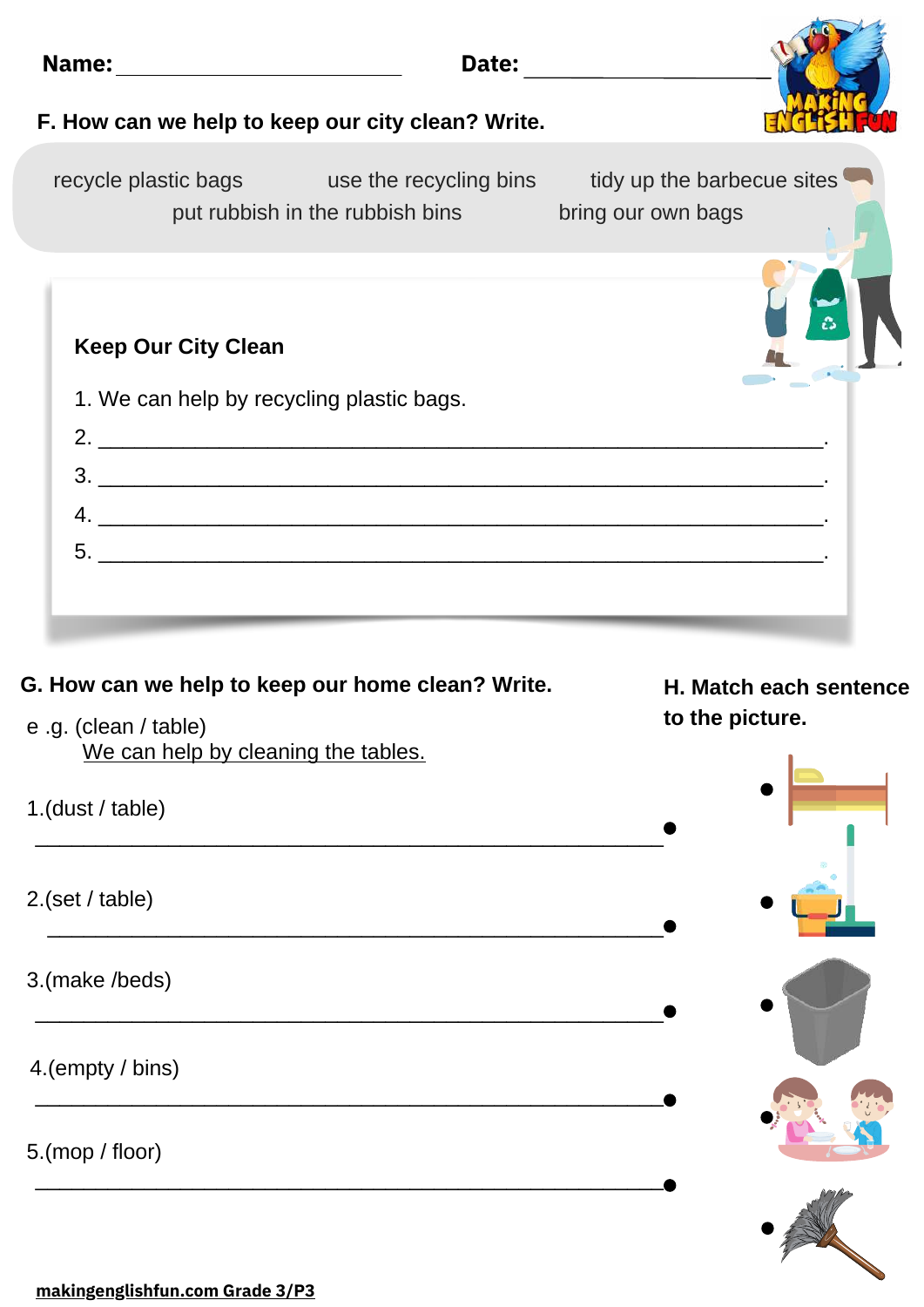| Name: | Date: |  |
|-------|-------|--|
|       |       |  |

# More examples on infinitives

| You<br>We<br>They | want<br>hope<br>wish | to be a singer. |  | He<br>She | wants<br>hopes<br>wishes | to be a singer. |  |
|-------------------|----------------------|-----------------|--|-----------|--------------------------|-----------------|--|
|-------------------|----------------------|-----------------|--|-----------|--------------------------|-----------------|--|

# A.Fill in the blanks using 'to' infinitives.

| drink                   | sleep     | travel               | 90 | <b>Cross</b> |  |
|-------------------------|-----------|----------------------|----|--------------|--|
| e g. I want to sleep.   |           |                      |    |              |  |
| 1.I want<br>some water. |           |                      |    |              |  |
| 2. She hopes            | to Japan. |                      |    |              |  |
| 3. He wants             | Р         |                      |    |              |  |
| 4. The children wish    |           | to the moon one day. |    |              |  |

# **B. Write the sentences using 'want'.**

| magician | <b>dancer</b> and the state of the state of the state of the state of the state of the state of the state of the state of the state of the state of the state of the state of the state of the state of the state of the state of t |                                                                         | firefighter astronaut football players |
|----------|-------------------------------------------------------------------------------------------------------------------------------------------------------------------------------------------------------------------------------------|-------------------------------------------------------------------------|----------------------------------------|
|          |                                                                                                                                                                                                                                     | 1. He wants to be an _____________________________ when he grows up.    |                                        |
|          |                                                                                                                                                                                                                                     | 2. She wants to be _________________________ when ____________________. |                                        |
| 3.       |                                                                                                                                                                                                                                     |                                                                         |                                        |
| 4.       |                                                                                                                                                                                                                                     |                                                                         |                                        |
| 5.       |                                                                                                                                                                                                                                     |                                                                         |                                        |
|          | makingonglichtun com Grado 3/03                                                                                                                                                                                                     |                                                                         |                                        |